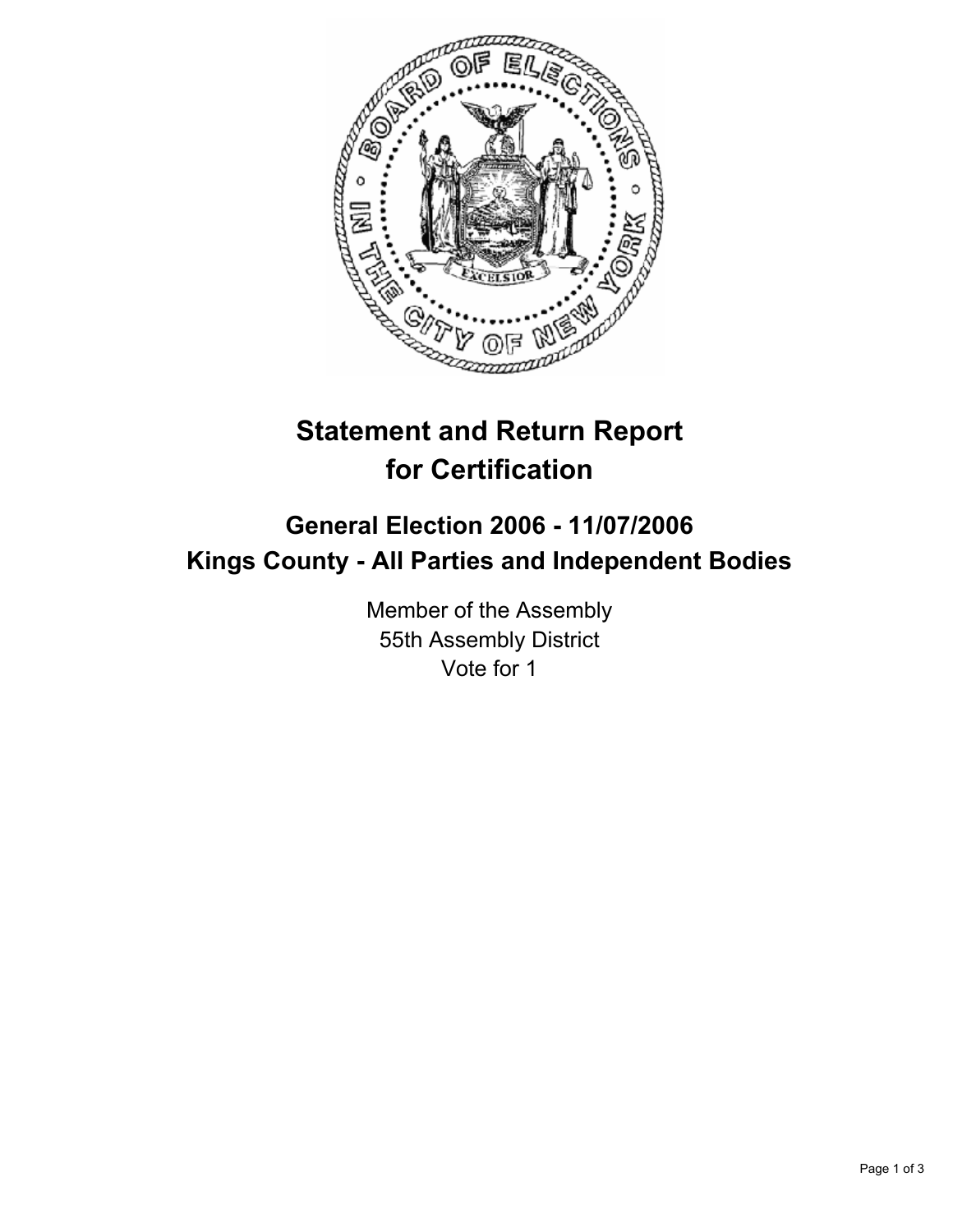

## **Assembly District 55**

| <b>PUBLIC COUNTER</b>                    | 14,766 |
|------------------------------------------|--------|
| <b>EMERGENCY</b>                         | 20     |
| ABSENTEE/MILITARY                        | 152    |
| AFFIDAVIT                                | 286    |
| <b>Total Ballots</b>                     | 15,237 |
| ROSE LANEY (REPUBLICAN)                  | 440    |
| WILLIAM F BOYLAND JR. (DEMOCRATIC)       | 9,880  |
| WILLIAM F BOYLAND JR. (WORKING FAMILIES) | 625    |
| CHARLES BARRON (WRITE-IN)                |        |
| <b>Total Votes</b>                       | 10,946 |
| Unrecorded                               | 4.291  |